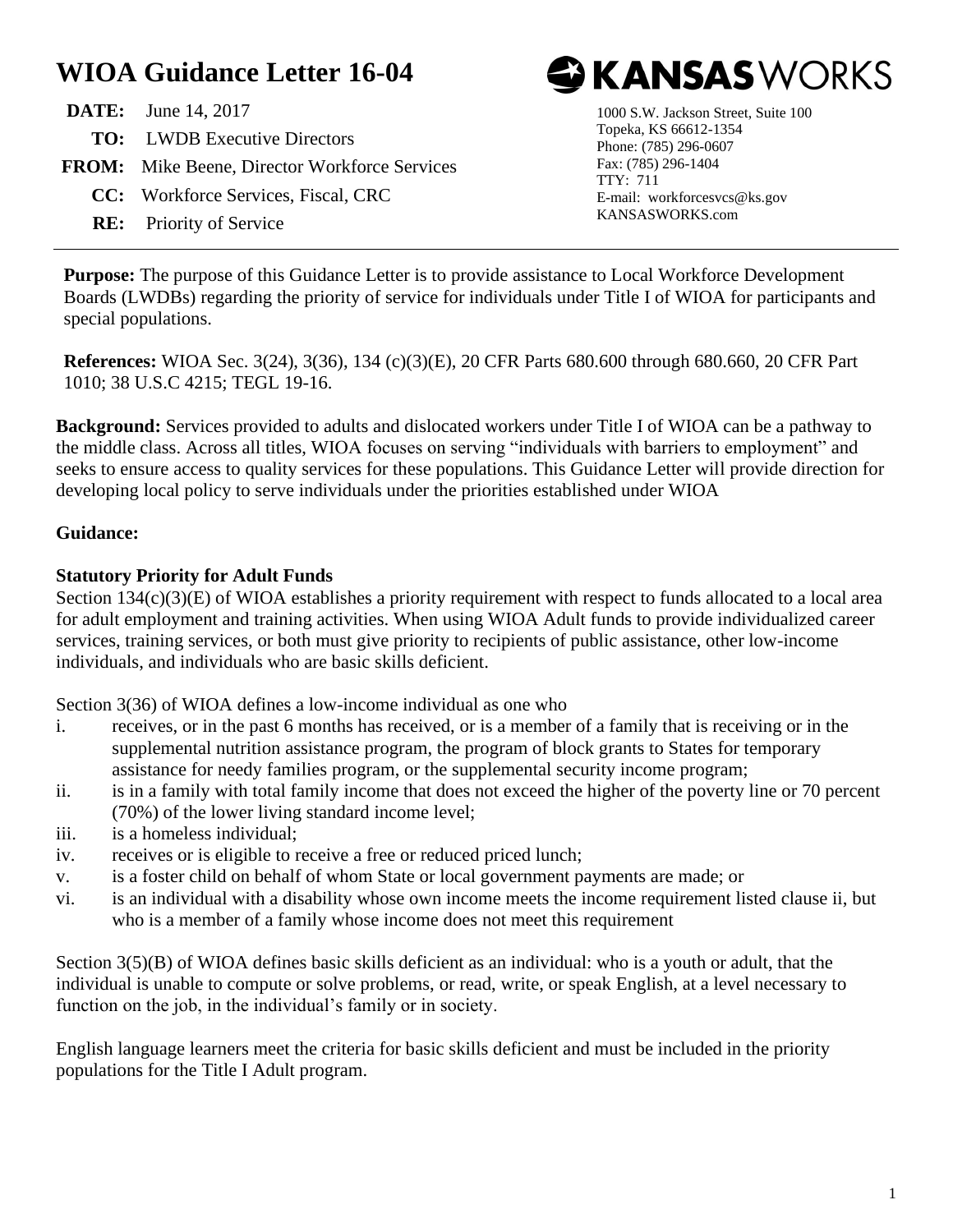Under WIOA, priority must be implemented regardless of the amount of funds available to provide services in the local area. The priority is to be applied for the provision of Adult individualized career services and training services. There are no restrictions to providing basic career services which may be provided to any eligible adult.

LWDBs must develop policies and procedures to ensure that the priority system under WIOA is implemented.

# **Veterans Priority – All DOL Funding**

Veterans receive priority of service in all Department of Labor-funded training program under 38 U.S.C. 4215 and described in 20 CFR part 1010. A veteran still must meet each program's eligibility criteria to receive services under the respective employment and training program.

Certain targeting provisions are derived from a statutory mandate that requires a priority or preference for a particular group of participants or requires spending a certain portion of program funds on a particular group of participants. These are mandatory priorities. For these programs with mandatory priorities, the veterans' priority is applied as follows:

- An individual meeting both the veterans' and the mandatory priorities or spending requirement or limitation should obtain the highest preference for the program.
- Nonveterans within the programs mandatory priority should receive a preference over eligible veterans outside the program-specific mandatory priority or spending requirement or limitation.
- Similarly, eligible veterans outside the program-specific mandatory priority or spending requirement or limitation should receive priority over nonveterans outside the priority or spending requirement of limitation (once the spending requirement or limitation is met).

# **Special Populations – All WIOA Funding**

Across all titles, WIOA focuses on serving "individuals with barriers to employment" as defined in WIOA section 3(24) and seeks to ensure access to quality services for these populations. The barriers to employment identified (in no particular order) for all titles of WIOA include:

- Displaced homemakers;
- Low-income individuals;
- Indians, Alaska Natives and Native Hawaiians;
- Individuals with disabilities, including youth who are individuals with disabilities;
- Older individuals (age 55 and older);
- Ex-offenders:
- Homeless individuals:
- Youth who are in or have aged out of the foster care system;
- Individuals who are English language learners, individuals who have low levels of literacy, and individuals facing substantial cultural barriers;
- Eligible migrant and seasonal farmworkers;
- Individuals within two years of exhausting lifetime TANF eligibility;
- Single parents (including single pregnant women);
- Long-term unemployment individuals;
- Such other groups as the Governor involved determines to have barriers to employment.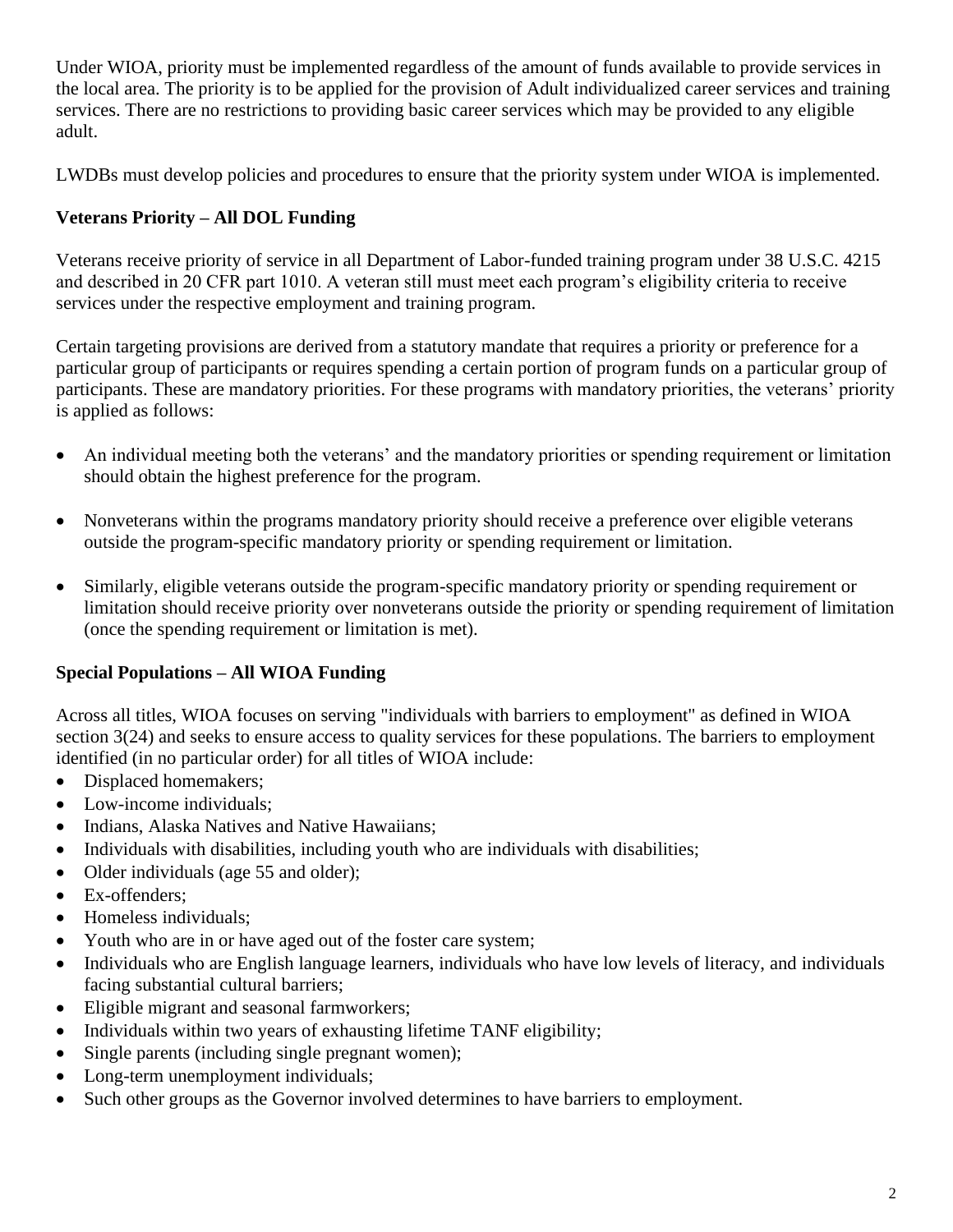LWDBs should actively seek out individuals with barriers to employment and provide those participants with relevant services under WIOA Title I funded programs, in accordance with the local priority of service policies. Individuals with barriers to employment should be the next level of consideration after statutory priorities in establishing local policy. This does not mean that only individuals with barriers to employment can be served.

# **Local Policy Considerations**

Local Boards must establish criteria by which the one-stop center will apply the priority of service. Such criteria may include:

- a. Availability of other funds for providing services
- b. Needs of specific groups in the local area
- c. Other appropriate factors

The local Board may establish a process that also (additionally) gives priority to other eligible individuals, so long as that process remains consistent with Sec. 134 and Veteran priorities. Priority must be provided in the following order:

- First, to veterans and eligible spouses who are also included in the groups given statutory priority for WIOA Adult formula funding. This means that veterans and eligible spouses who are also recipients of public assistance, other low-income individuals, or individuals who are basic skills deficient would receive first priority for services with WIOA Adult formula funds for individualized career services and training services.
- Second, to non-covered persons (that is, individuals who are not veterans or eligible spouses) who are included in the groups given priority for WIOA adult formula funds.
- Third, to veterans and eligible spouses who are not included in WIOA's priority groups.
- Fourth, priority populations established by the Governor and/or Local WDB.
- Last, to non-covered persons outside the groups given priority under WIOA.

Policies/Processes that provide service to other eligible individuals while remaining consistent with prevailing statute and regulations could include:

- 1. Flexibility to serve other individuals when required priority individuals have been served, are not available or are not appropriate to receive a specific service (e.g. OJT, customized training)
- 2. Service to other eligible individuals does not impair the capacity to fully service required priority individuals (e.g., certain individual career services)

In developing Local Policies and Procedures implementing WIOA's priority of service, Local Boards are reminded:

- 1. Priority of service is NOT an eligibility factor or criteria to limit which individuals will receive service
- 2. Although priority for Adult individualized career and training services must be given to recipients of public assistance, other low-income individuals, individuals who are basic skills deficient, and eligible veterans; this does not necessarily mean individualized career services and/or training services may only be provided to such individuals.
- 3. Except for eligible Veterans, there is no priority of service requirement for 'basic' career services or for services funded using WIOA Youth or WIOA Dislocated Worker funding. Veterans receive priority in all DOL funded training programs. Low-income criteria applies to eligibility when specified in the Act as an eligibility factor for certain Youth participants.